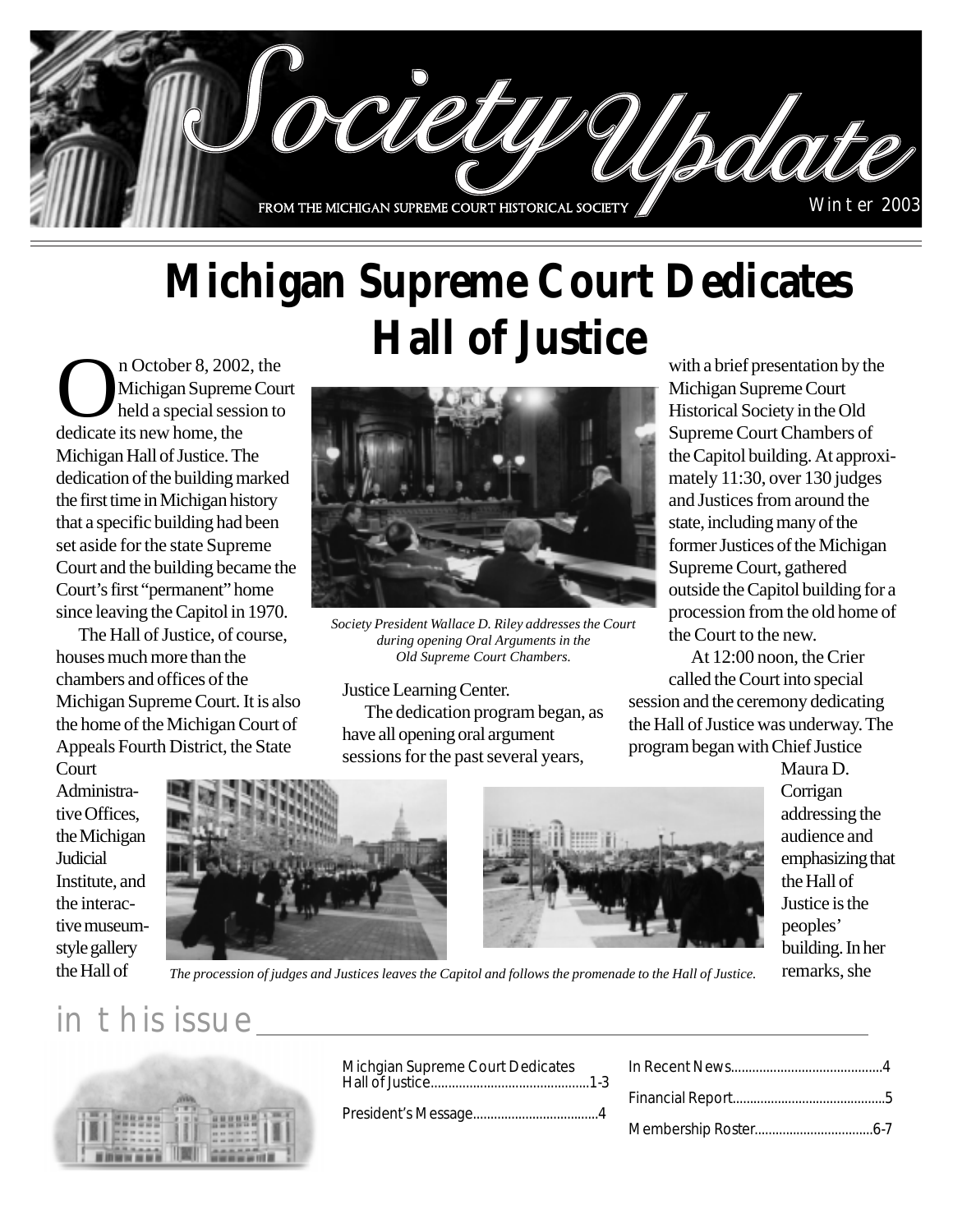#### stated:

*This courthouse is the peoples' building. It is here to do the peoples' business in the third branch of government. My colleagues and I, judges and Justice of Michigan, are privileged to share this historic day with you. The Justices of the Michigan Supreme Court for many generations dreamed of standing where we stand today, before this building that so magnificently symbolizes the role of law. Today the dream of our predecessors is no longer deferred. Today the dream is realized.*

Justice Corrigan then introduced Bishop Kenneth Povich, retired Bishop of the Roman Catholic Diocese of Lansing, for the invocation.

Several other dignitaries took part in the day's events. The program featured Governor John Engler, Senator Harry Gast, Justice Michael F. Cavanagh, Lansing Mayor David C. Hollister, and State Bar President Reginald M. Turner, Jr.

In his remarks, Governor Engler reminded the audience what a long journey it had been to commission and dedicate a building for the judicial branch.

*This is both a historic and a fulfilling day. By one reckoning dated from the Supreme Court's move into the temporary quarters, what is now the G. Mennen Williams Building in 1970, it took 32 years for this day to arrive. By another reckoning dated from the ratification of the Constitution of 1834, it took 167 years for us to reach this point…. The Michigan judiciary has come a long way since meeting back in the 1830s at a tavern on Fort Street in Detroit. How we got sort of here from there is quite a tale. A key chapter in this story that I can mention here today began 82 years ago when a man visited Lansing and he had an idea. That man was Harlan Bartholomew, one of America's first great city planners…. He recommended Lansing take its cue from Washington, D.C., with its beautiful mall extending west from the Capitol Building. There should be dignity, order and beauty in Lansing's Capitol Complex. Spaces should be designed to encourage citizens to enter the mall, promenade its length, visit public sites, and enjoy picnics on the grounds. Bartholomew even envisioned a building on the west end of our mall that would anchor the wonderful public spaces and complement the capitol. He advocated a building in the classical style to ignoble state government to express the timeless values of our civilization. Well for many, many reasons, above all certainly the Great Depression and Second World War, the state*

*was unable to act on Harlan Bartholomew's vision for decades and the capitol complex only began to take shape with the completion of the Mason Building in 1953…. And still there was a strong sentiment for a more traditional building anchoring the west end of the mall. We had to wait a few decades but finally, now, what Harlan Bartholomew envisioned back in 1920, a magnificent building, as he put it, "worthy of the people of Michigan", a building that complements one of the most beautiful state capitals in the union, a building whose colonnade invites citizens to approach our Halls of Justice. A building whose glass dome lets light into our judiciary. A building whose wings gesture towards the other branches of government. A building with a learning center that is truly second to none in the nation. It's a building of limestone and marble that symbolize the permanent things on which our constitutional republic is founded. Justice, ordered freedom and self-government under the rule of law. A building, ladies and gentlemen, that is the finest state judicial edifice in the United States. And it is a fitting home for the finest judiciary in the United States.*

Following Governor Engler, Justice Michael F. Cavanagh addressed the audience, focusing on not only the building itself, but on the grounds it was built upon.

*Permit me to begin today with a brief reflection on the trip we took a few moments ago. Standing there directly to our east is the beautiful Capitol of Michigan. The last time citizens gathered in Lansing for so significant a dedication was on January 1, 1879 when that building was dedicated. Since that day we have twice turned a century. Today we walked from that magnificent building to this. We walked from our first permanent courtroom to a courthouse that we expect to carry us 200 years into the future. As I mentioned when we broke ground on this site, our walk today carried us down not just a freshly laid sidewalk, but down old Michigan Avenue and across Butler. Through the ghosts and the shadows of a diverse working class neighborhood that once stood here. At that groundbreaking I said today we put up a Hall of Justice. We build it not in an empty field, but in a neighborhood. Not among parked cars, but atop the homes and playgrounds and dreams of the people who lived here. So we hold this land in trust, obliged to do justice for the people of Michigan whose homes, schools and dreams once filled this area. And as I look around today I'm struck by the many ways in which this new building will remind us of what we are here to do….*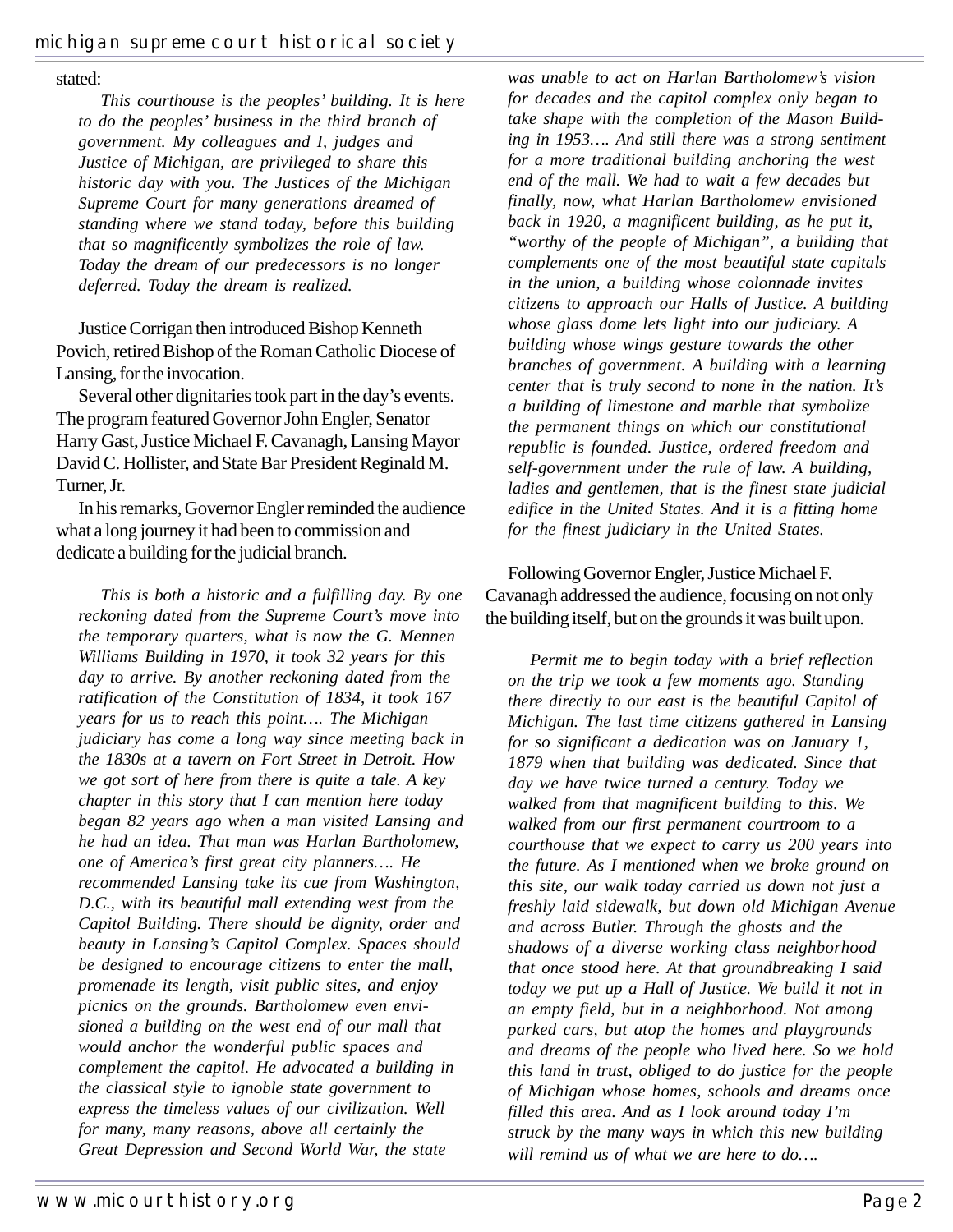Reginald M.

Turner, Jr. presenting the Court with a time capsule that would be sealed to commemorate the events of the day and opened on October 8, 2102. The Justices of

the Court, both current and former, and the judges of the Court of Appeals, then gaveled the Hall of

Justice Cavanagh also took the time to reiterate that the

The program continued with State Bar President

Hall of Justice is the peoples' building, and that it will be used to assist the people of Michigan in realizing justice.

> *So justice then is not something invented or created by the persons who have been asked to serve for a time as judges. It comes from the people and from the values*



*The Justice of the Michigan Supreme Court, joined by judges of the Court of Appeals, gavel open the Hall of Justice.*

*and traditions that form the mind and the sole of the people. The Michigan Constitution speaks also about this one court of justice. Not one court of laws or one court of legislative enactments or one court of judicial inventions. This is one court of justice. And each of us has sworn an oath to uphold the Constitution that creates and continues that court.*

Justice open.

The program concluded with a benediction by Rabbi David A. Nelson, of the Congregation Beth Shalom.

*Excerpts of remarks were taken from the transcript of the October 8, 2002 special session of the Michigan Supreme Court. For the full transcript, visit www.micourthistory.org and click on Recent News.*

## *Have you paid your 2003 Dues?*

For your convenience, the Society accepts Visa, MasterCard, and American Express. Please call (517) 373-7589 to make your payment by phone, or complete and mail or fax the following information to: Michigan Supreme Court Historical Society, 1st Floor Hall of Justice, 925 W. Ottawa Street, Lansing, MI 48915 Fax (517) 373-7592

|                                            | [] Check enclosed<br>[] Credit Card (Circle one) |
|--------------------------------------------|--------------------------------------------------|
|                                            | Visa<br>MasterCard American Express              |
|                                            |                                                  |
| $Zip$ Phone                                |                                                  |
| \$100<br>* Individual Membership:          |                                                  |
| * Corporate/Law Firm Membership:<br>\$1000 | Exp. Date                                        |
| Total Payment \$                           | Signature                                        |
|                                            |                                                  |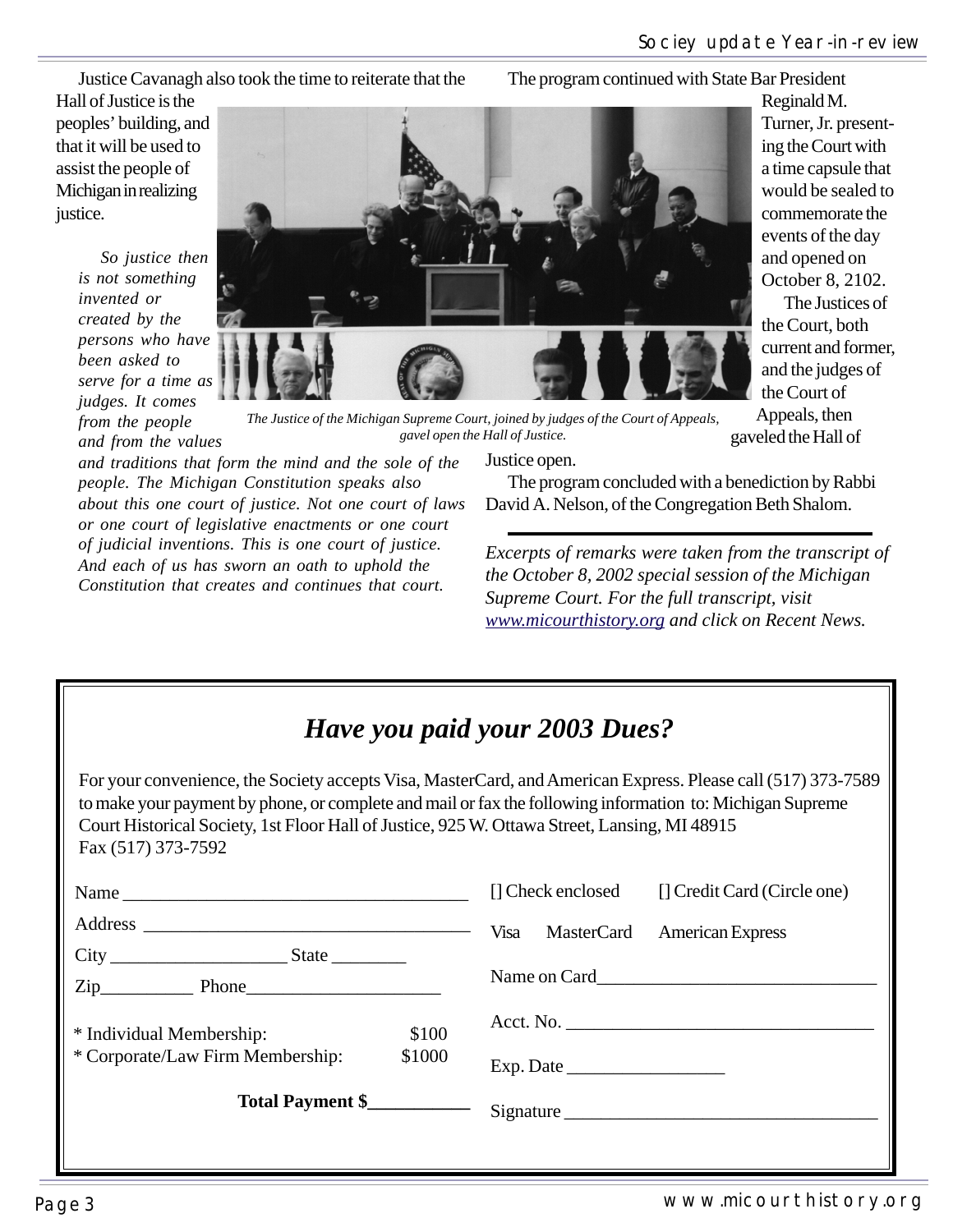# **President's Message:**

The year 2002 was a busy and successful one for the Michigan Supreme Court Historical Society. The highlight of the year was, of course, the dedication of the Hall of Justice on October 8, 2002; a ceremony in which the Society participated and offered support. In addition to the dedication of the new building, the Society joined with the State Bar of Michigan to host a fundraising dinner for the Hall of Justice Learning Center. Nearly 500 people attended the event and over \$60,000.00 was raised to help the Learning Center continue to update and maintain its programs.

In April, the Society held its 11th Annual Luncheon in Detroit. At the Luncheon, former Society directors Thomas A. McNish and Roger F. Lane were honored. In addition, then-Governor John Engler was presented with the first ever "Legal History Award" and delivered a speech summarizing his judicial philosophy.

In 2002, the Society, with the help of MSU's Vincent Voice Library, completed the transfer of our existing oral histories onto CD-rom and onto the World Wide Web. You can see and hear the histories by visiting the Society's webite, www.micourthistory.org, and clicking on the Resources menu.

 I thank each and every one of our members for your ongoing support of the Society's various projects and for your recognition of the importrance of our work.

- Wallace D. Riley, President

 $\bullet$  $\bullet$  $\bullet$ 

 $\ddot{\bullet}$  $\ddot{\bullet}$ 

# **Save the Date! Annual Membership Luncheon**

**Thursday, April 24, 2003 -- Noon at The Detroit Athletic Club Detroit, Michigan**



. . . . . . . . . .

# **In Recent News........**

#### **SOCIETY HIRES 2003 COLEMAN INTERN**

The Historical Society is proud to welcome Allyson Miller as its 2003 Coleman Intern.

Allyson is a Michigan native who is currently a junior at Michigan State University. Her pursuit of a degree in Humanities/Pre-Law, with a focus on Women's History and Law, made her a logical selection for this year's internship.

In addition to her scholastic qualifications, Allyson's previous work experiences made her well-prepared to perform her duties for the Society. Previous internships have proven her to be



a self-starter who can accomplish her assigned tasks with minimal supervision.

Allyson will be working with Society Executive Director Angela Bergman to learn some of the administrative tasks of the Society and will be continuing the "Women in the Law" research project begun by the 2001 intern.

Allyson plans to continue on to law school upon graduation from MSU and is currently in the process of selecting schools to which she will apply.

### **BIG FOUR WRITING AND RESEARCH PROJECT UNDERWAY**

The Society has moved forward with plans to set up a research fellowship with Western Michigan University in Kalamazoo. The fellowship, which will begin with the 2003-2004 academic year, will be offered to a graduate student who will research a topic related to the history of the Michigan Supreme Court and produce a publishable scholarly product for distribution by the University and the Society.

For more information on the fellowship, please go to www.micourthistory.org and click on Research Grants under the About Us menu.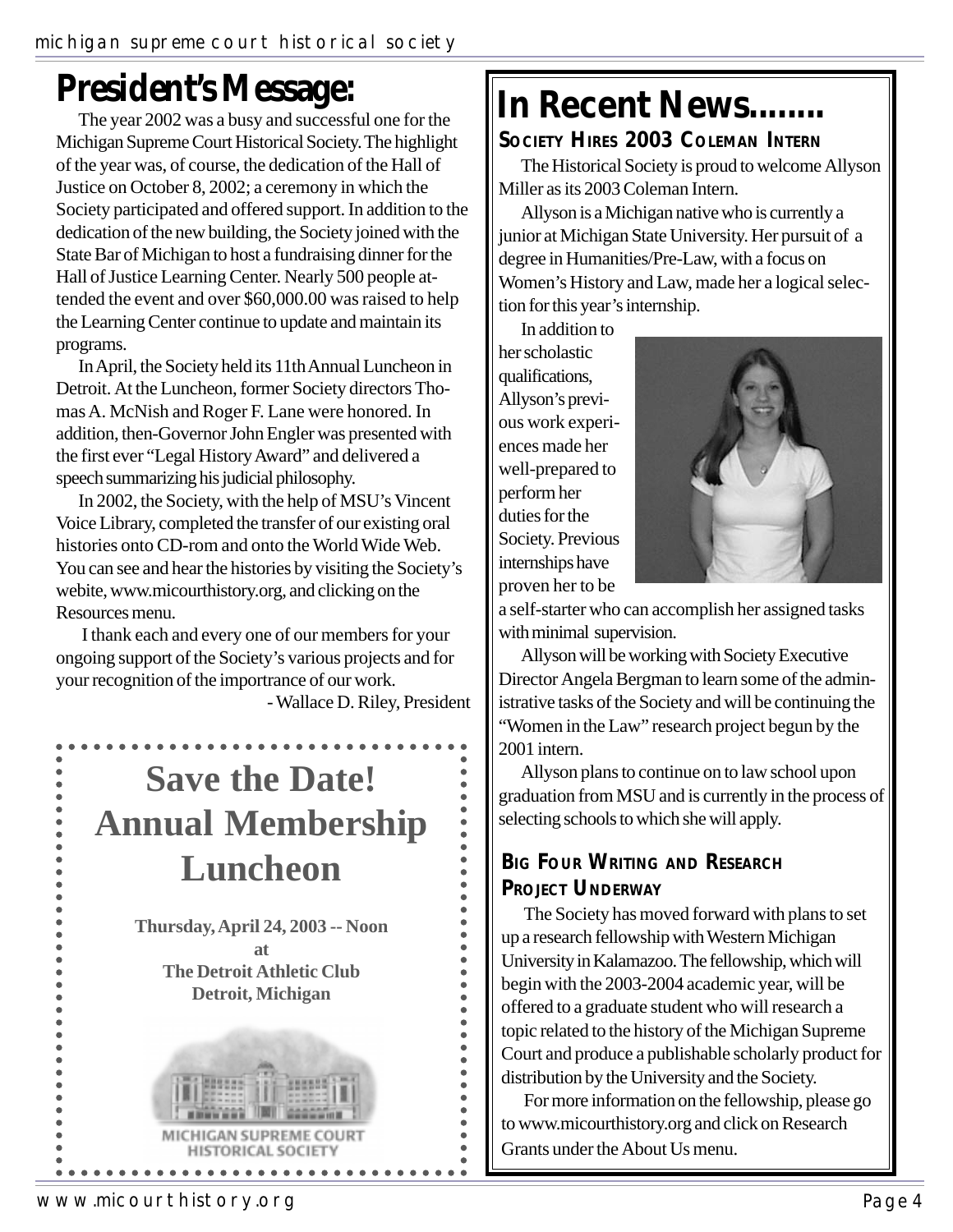### **Michigan Supreme Court Historical Society, Inc. Statements of Activities - Cash Basis Years Ended December 31, 2002 and 2001**

| <b>Public Support and Revenues:</b>                | 2002        | 2001             |
|----------------------------------------------------|-------------|------------------|
| <b>Contributions/Dues</b>                          | \$45,016    | \$39,911         |
| <b>MSBF-IOLTA Funds</b>                            | \$87,992    | \$84,104         |
| <b>Investment Income</b>                           | 1,428<br>\$ | 10,385           |
| Learning Center                                    | \$160,055   | $\boldsymbol{0}$ |
| <b>Total Public Support and Revenue</b>            | \$294,491   | \$134,400        |
| <b>Expenses:</b>                                   |             |                  |
| Program Services: Historical Preservation          | \$100,077   | \$94,940         |
| Program Services: Learning Center                  | \$70,206    | \$<br>$\Omega$   |
| <b>Supporting Services: Management and General</b> | \$23,763    | \$20,806         |
| <b>Supporting Services: Learning Center</b>        | \$12,389    | \$<br>$\theta$   |
| <b>Total Expenses</b>                              | \$206,435   | \$115,746        |
| <b>Unrealized Loss on Investments</b>              | \$(62,234)  | \$(24,994)       |
| <b>Change in Net Assets</b>                        | \$25,822    | \$ (6,340)       |
| <b>Net Assets:</b>                                 |             |                  |
| Beginning of Year                                  | \$365,141   | \$371,481        |
| End of Year                                        | \$390,963   | \$365,141        |
|                                                    |             |                  |



#### **Public Support and Revenue**

## **Expenses**

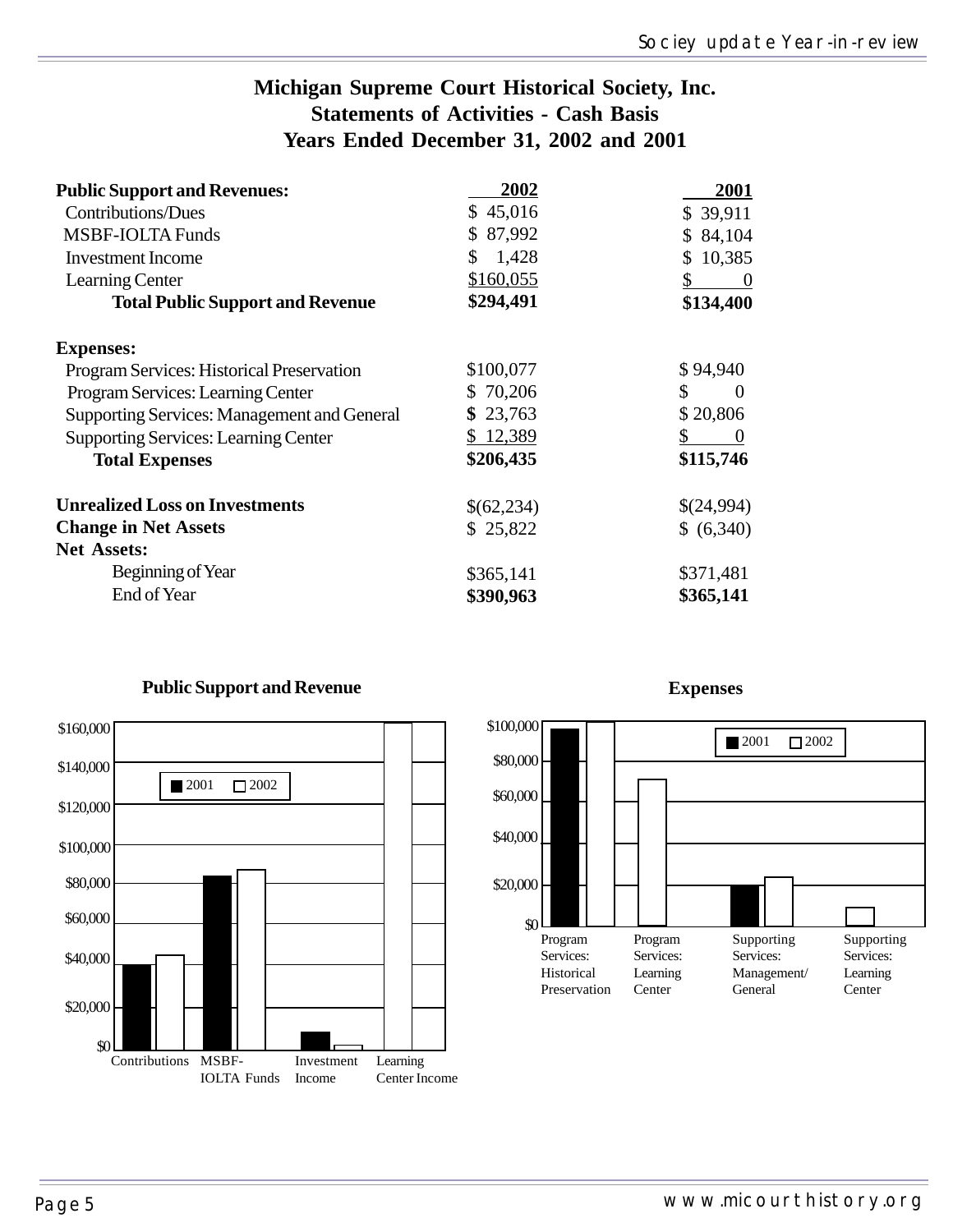## **Membership Roster**

The Society groups its members into three categories: Life Members, which includes the categories of Benefactor, Major Sponsor, and Sponsor; Annual Members, containing the categories of Contributing, Sustaining, Patron, and Student; and Corporate/ Law Firm Members. The year listed after each member's name indicates the year he/she joined the Michigan Supreme Court Historical Society.

### **Life Members**

*Benefactor, Over \$5,000* Alan T. Ackerman, 1988 Thomas E. Brennan, 1988 Avern L. Cohn, 1989 Dorothy Comstock Riley, 1988 John W. Fitzgerald, 1992 Gordon I. Ginsberg (Sigmund and Sophie Rohlik Foundation), 1997 Wallace D. Riley, 1988 Randall Taylor, 2000 Emmet E. Tracy, 1997

#### *Major Sponsor, \$2500 - \$4900*

Gerard J. Andree, 2001 Anonymous, 2002 Hugh A.Carter, Jr., 2002 Ms. Mae E. Corrigan, 2002 Hon. Maura D. Corrigan, 1993 Dan Gemuend, 2002 George A. Googasian, 1989 J.C. Huizenga, 2002 Richard B. Poling, Jr., 2002 Gary A. Read, 2002 Richard D. Reed, 1989 Charles R. Rutherford, 1990 Karla Scherer, 1988 David J. Sparrow, 1994 Rodger D. Young, 2002

#### *Sponsor, \$1000 - \$2499*

Dennis W. Archer, 1988 George J. Bedrosian, 1994 William D. Booth, 1990 Glen V. Borre, 1989 Patricia J. Boyle, 1993 Joyce Braithwaite, 1988 Thomas E. Brennan, Jr., 1990 Prentiss M. Brown, Jr., 1993 Anthony C. Buesser, 1989 Frederick G. Buesser, III, 1990 Alfred M. Butzbaugh, 1989 Kimberly M. Cahill, 2002 Michael F. Cavanagh, 1988 David W. Christensen, 1995 John S. Clark, 1988 John L. Collins, 1989 Richard P. Condit, 1994 James Corden, 1989 John L. Cote', 1989 Thomas W. Cranmer, 1994 Robert J. Danhof, 1989 Julia D. Darlow, 1989 Julius Denenberg, 1989

David L. Denn, 1989 Eric E. Doster, 1998 Raymond H. Dresser, Jr., 2002 Eugene Driker, 1989 Patrick J. Duggan, 1993 Albert J. Engel, 1989 John Feikens, 1989 Lynn A. Feldhouse, 1995 Edward P. Frohlich, 1989 Thomas A. Gottschalk, 1995

Nancy Williams Gram, 1990 Robert P. Griffin, 1988 Bruce M. Groom, 1989 William P. Hampton, 1994 Frederick L. Harris, 1993 Boyd A. Henderson, 1988 R. Stuart Hoffius, 1989 Joseph N. Impastato, 1993 Frank J. Kelley, 1993 Cornelia G. Kennedy, 1990 Thomas G. Kienbaum, 1997 John A. Krsul, Jr., 1989 Terri Lynn Land, 1996 Roger F. Lane, 1991 Patrick J. Ledwidge, 1990 George H. Lennon, 2002 Charles L. Levin, 1988 Dean S. Lewis, 1989 Lawrence B. Lindemer, 1990 Benjamin H. Logan II, 1989 John H. Logie, 1989 Barbara B. MacKenzie, 1989 Conrad L. Mallett, Jr., 1992 Joseph Maniscalco, 1995 Samuel E. McCargo, 1989 Michigan Lawyer Auxiliary, 2001 James E. Mies, 1989 Wendell A. Miles, 1989 Eugene D. Mossner, 1990 Robert Nitschke, 2000 Lawrence P. Nolan, 1989 John Corbett O'Meara, 1989 William Patterson, 1989 Kenneth E. Prather, 1990 John W. Reed, 1988 John E. Riecker, 1989 James K. Robinson, 1989 James L. Ryan, 1993 Walter Shapero, 2002 Louis A. Smith, 1993 George E. Snyder, 1989 N. Otto Stockmeyer, Jr., 1989 Clifford W.Taylor, 1989 Amanda Van Dussen, 1991

David C. Vokes, 1989 Eugene G. Wanger, 1995 Elizabeth A. Weaver, 1989 Richard D. Weber, 1989 Robert B. Webster, 1993 William C. Whitbeck, 1997 Helene N. White, 1997 Bryan J. Williams, 1989 John M. Wright, 1988

### **Annual Members**

*Patron, \$500-\$999* Lanie Anderson, 1995 Frederick M. Baker, Jr., 1998 Janet Callahan Barnes, 1994 Louis D. Beer, 1991 Robert A. Benson, 1997 Bryan M. Black, 1989 Fred L. Borchard, 1995 John S. Brennan, 1993 Patrick J. Brennan, 1993 John S. Brennan, 1993 Elaine Charney, 1995 Karen Anne Chopra, 1998 David L. Clabuesch, 2002 William D. Cohan, 1993 Martin L. Critchell, 1998 John W. Cummiskey, 1993 Herbert D. Doan, 1994 Martin M. Doctoroff, 1994 Michael L. Donahue, 2002 Patricia Drury, 1995 Jan K. G. Dunn, 1993 James N. Erhart, 2002 Elaine Fieldman, 1997 Gerald A. Fisher, 1994 E. Thomas Fitzgerald, 1994 Gerald R. Ford, 1994 Paul V. Gadola, 1993 Miles C. Gerberding, 2001 William J. Giovan, 1994 Leonard D. Givens, 1994 Ronna Stevens Gold, 1993 Deborah L. Gordon, 1996 Frank J. Greco, 2002 H. Samuel Greenwalt, 2002 Roman S. Gribbs, 1996 Gross, Nemeth & Silverman, 2001 Patrick E. Hackett, 1994 Marilyn K. Hall, 1990 R, James Harvey, 1996 Mark R. High, 1995 Douglas W. Hillman, 1989 Stuart D. Hubbell, 1995 Carl F. Ingraham, 1994 John P. Jacobs, 1994 Charles W. Joiner, 1995

Patrick J. Keating, 1990 Mary C. Kedzior, 2000 Stephen M. Kelley, 1993 Marilyn J. Kelly, 1997 David A. King, 1997 Dennis C. Kolenda, 1997 Helen M. Kuhnmuench, 1993 Denise Langford Morris, 1995 Don LeDuc, 2000 Daniel Little, 2002 Craig Lubben, 2002 Robert Maniscalco, 1996 Stephen J. Markman, Walter Martin, 1995 Thomas C. Mayer, 1993 Patrick M. Meter, 2002 Bruce A. Miller, 1994 Miller Canfield (Lansing), 2002 James A. Mitchell, 1993 Emmit D. Moore, 1990 Christopher D. Morris, 1995 Dennis C. Muchmore, 2002 Michael Murray, 2001 National City Bank, 2002 Walter H. North, 1997 Patrick J. O'Brien, 1993 Jerome F. O'Rourke, 1995 Christine D. Oldani, 1998 Roland L. Olzark, 1991 Alice McCann Osburn, 1994 Edward H. Pappas, 1994 William D. Parsley, 1997 Dennis J. Pheney, 1994 Plante Moran, 2002 David L. Porteous, 1992 Wendy L. Potts, 1994 Wayne F. Pratt, 1993 Clayton E. Preisel, 1989 Richard E. Rassel, 1994 Maureen Pulte Reilly, 1993 Linda Rhodus, 2002 Douglas D. Roche, 1994 John T. Rogers, 1994 Irving Rose, 2002 Mary Massaron Ross, 1997 Larry S. Royster, 2002 Craig Ruff, 2002 Charles Rutherford, Jr., 1997 Daniel P. Ryan, 1996 Thomas Ryan, 2001 John F. Schaefer, 1996 Thomas R. Schultz, 1996 Alan E. Schwartz, 1996 Michael D. Schwartz, 1989 John E. Scott, 1995 Peter F. Secchia, 1994 Betty Semrau, 1995

Erwin S. Simon, 1990 Colette T. Sirhal, 2002 Myzell Sowell, 1995 Harry S. Stark, 1994 Jo Ann C. Stevenson, 1993 Richard F. Suhrheinrich, 1994 Vesta Svenson, 1989 Maurice B. Townsend, Jr., 1994 Gregory L. Ulrich, 2002 Anne Vrooman, 2002 Robert G. Waddell, 1994 Michael David Warren, Jr., 1993 Janet K. Welch, 2002 Richard E. Whitmer, 1994 Robert C. Williams, 1990 Susan L. Wilson, 2002 Robert P. Young, 1999 Gilbert L. Ziegler, 1994

#### *Sustaining, \$250-\$499*

Roger Alberti, 2002 James T. Barnes, 2002 Charles M. Bayer, 1995 Jeff Bernstein, 2002 J.B. Bonelli, 2002 J. Michael Busch, 2002 Lawrence G. Campbell, 1999 Lawrence S. Charfoos, 2001 Gilbert C. Cox, Jr., 2000 J. Otis Davis, 2002 Gregory J. DeMars, 1989 Nancy J. Diehl, 2001 Douglas J. Donaldson, 1995 Michael Ellis, 2000 Williams S. Farr, 2002 James P. Feeney, 2001 John D. Ferry, Jr., 2002 Julie I. Fershtman, 2002 Donald M. Fulkerson, 2002 Terry Geiger, 2002 Fred Gordon, 2001 Mark C. Gordon, 2002 Susan L. Haroutunian, 2001 Carl W. Herstein, 2000 Jeffrey G. Heuer, 2001 Peter D. Houk, 2002 Jim Howell, 2002 Karen S. Kienbaum, 1995 Daniel N. King, 2002 Nell Kuhnmuench, 2002 Sharon LaPointe, 2002 Thomas L. Ludington, 1995 Stephen A. Mazurak, 2002 William G. Milliken, 2002 Elizabeth M. Pezzetti, 1994 Thomas G. Plunkett, 2002 Stephen K. Postema, 2002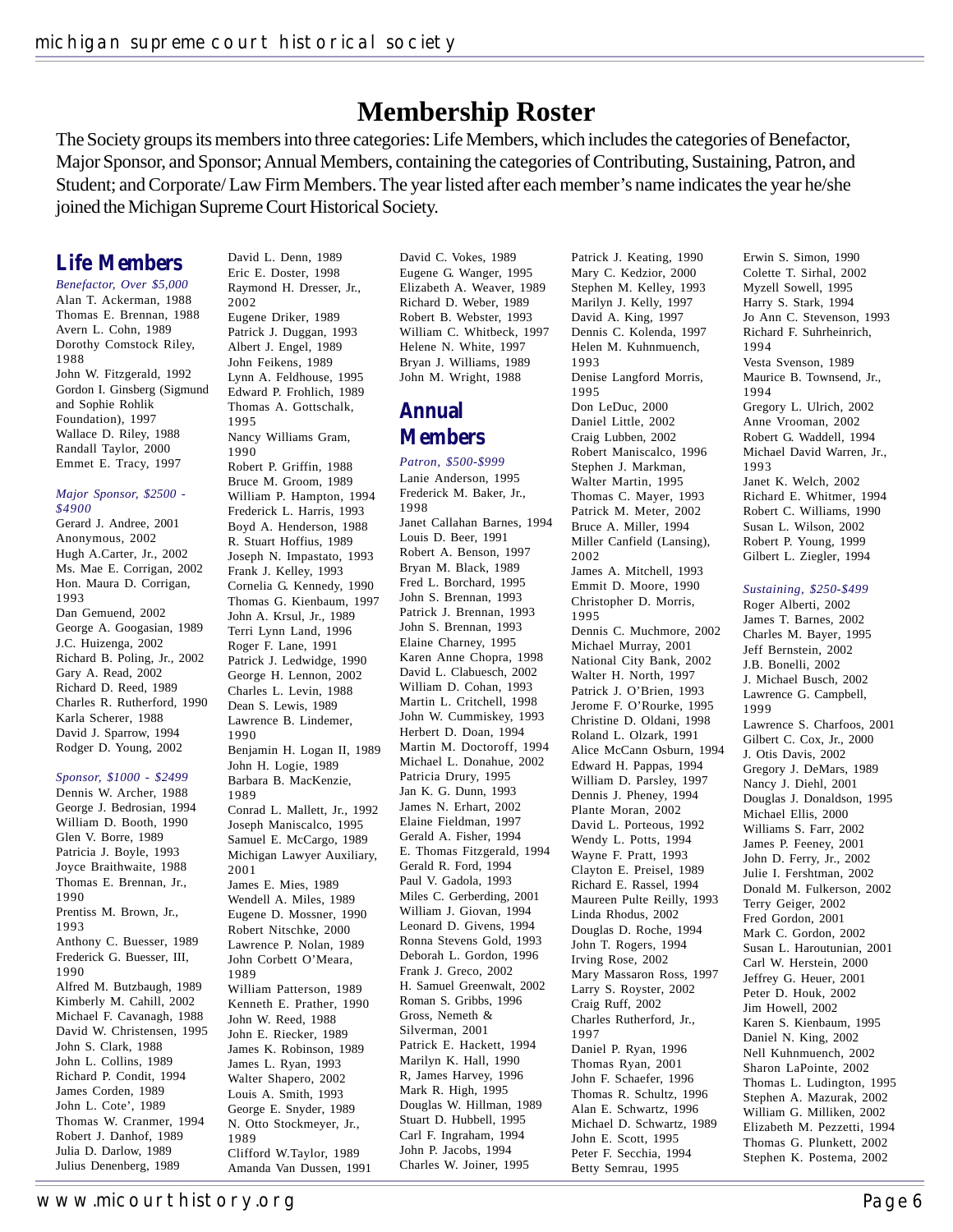Rosalind Rochkind, 2001 Tom Rombach, 2002 Patrick Levine Rose, 2002 Theresa M. Serra, 2001 Louis E. Simhauser, 2000 Theodore St. Antoine, 2001 Stephen Tupper, 1999 John F. Van Bolt, 2002 Douglas VanEpps, 2002 Carl E. VerBeek, 2002

#### *Contributing, \$100-\$249*

Ruben Acosta, 2001 Louise Alderson, 2002 Edward Avadenka, 2001 William S. Ballenger, III, 2002 Marjory Basile, 2002 Henry Baskin, 2001 Marcia Bellinger, 2002 John T. Berry, 2001 Earl E. Borradaile, 2002 Edward Hugh Bovich, 2002 Conrad A. Bradshaw, 2002 Edmund M. Brady, Jr., 2002 Kevin Braithwaite, 2002 Todd Braithwaite, 2002 Peggy R. Bransdorfer, 2002 Megan Maher Brennan, 2001 Bill and Laura Brickley, 2002 Virginia M. Brickley, 2002 David S. Broder, 2002 Lawrence L. Bullen, 2002 John F. Burns, 2001 Thomas K. Byerley, 2002 Carole L. Chiamp, 2001 Sam Cucinella, 2001 Stephen H. Dart, 2002 Robert J. Dickman, 2001 J. Andrew Domagalski, 2002 Patricia Donaldson, 2002 Arthur G. Elliot, 2002 William Ellman, 2002 Anthony Evans, 2002 John Feikens, 2001 Charles T. Fisher, III, 2002 Cheryl A. Fletcher, 2001 Peter B. Fletcher, 2002 Bernard A. Friedman, 2002 George T. Fulkerson, 2002 Michael Gadola, 2002 Marjorie B. Goebel, 2002 Richard Allen Griffin, 2001 Ralph B. Guy, Jr., 2002 Joseph L. Hardig, Jr., 2001 Pamela R. Harwood, 2001 Michael M. Hathaway, 2001 Francis Hickey, 2002 Nancy P. Hillegonds, 2002 Patrick R. Joslyn, 2001 Ronald D. Keefe, 2002 Robert S. Krause, 2001 Richard D. Kuhn, 2001 Daniel M. Levy, 2002 Kurt M. Luedtke, 2002 Marie E. Martell, 2002 John R. Nussbaumer, 2002 Elly M. Peterson, 2002 Wendy M. Readous, 2001 Linda K. Rexer, 2002

Dalton A. Roberson, 2002 Richard H. Sanderson, 2002 William A. Sankbeil, 2001 David L. Smith, 2002 James W. Smith, 2002 Naoma L. Stewart, 2002 Maxine M. Swanson, 2002 Anne G. Swift, 2002 Ken Taylor, 2002 Peter A. Titta, 2002 Charles R. Toy, 2002 Philip M. Van Dam, 2002 Anne-Marie Voice, 2002 I.W. Winsten, 2001 Joan E. Young, 2002

#### **Memorial Donations:**

Dorothy Comstock Riley in honor of George Bashara Thomas Lenga George E. Bushnell, Jr.

Sam Cucinella in honor of George E. Bushnell, Jr.

Charles T. Fisher, III in honor of Peggy Comstock

Lawrence King in honor of George E. Bushnell, Jr.

Alexander McDonald in honor of George E. Bushnell, Jr.

Catherine McWatt in honor of Peggy Comstock

Charles R. Rutherford in honor of Peggy Comstock George E. Bushnell, Jr.

Betty Semrau in honor of George E. Bushnell, Jr.

Dolores J. Stevens in honor of Peggy Comstock

Emmet E. Tracy in honor of George E. Bushnell, Jr.

#### **Special Thanks to Our Corporate/Law Firm Members**

*Albert Kahn Associates, Inc. Alticor, Inc Bank One Barris, Sott, Denn & Driker PLLC Blue Cross Blue Shield of Michigan and Blue Care Network Builders' Redi-Mix Inc. Butzel Long PC The Christman Company Clark Hill PLC Detroit College of Law - Michigan State University Dickinson Wright PLLC Dykema Gossett PLLC John E. Fetzer Institute Foster, Swift, Collins & Smith PC Garan Lucow Miller PC Grand Valley State University J.C. Huizenga*

*Keinbaum Opperwall Hardy & Pelton PLC Kritch Drutchas Wagner DeNardis & Valitutti Lacey & Jones LLP Lear Corporation Michigan Association of Counties Michigan Insurance Federation Michigan Manufacturers Association Michigan Medical Society Mika Meyers Beckett & Jones PLC Miller Canfield, PLC Paul Goebel Group Plunkett & Cooney PC Public Affairs Associates, Inc. Rhoades McKee Riley Roumell & Connolly Smith Haughey Rice & Roegge Willmarth, Tanoury, Ramar, Corbet, Garves & Shaw*

## **2002 BOARD OF DIRECTORS**



Left to Right (Back Row) Frederick G. Buesser, III, Lawrence G. Campbell, Eugene Driker, Charles R. Rutherford, Alfred M. Butzbaugh, Wallace D. Riley, Eugene D. Mossner, David L. Porteous, Hon. Frank J. Kelley, Hon. James P. Ryan, Lawrence P. Nolan, Roger F. Lane (Front Row) Hon. Wendy L. Potts, Christine D. Oldani, Hon. Dorothy Comstock Riley, Hon. Denise Langford Morris (Directors not pictured) John T. Berry, Prentiss M. Brown, Jr., Hon. John W. Fitzgerald, Bruce M. Groom, R. Stuart Hoffius, Hon. Charles L. Levin, Hon. Conrad L. Mallett, Jr., John W. Reed, and Richard D. Reed